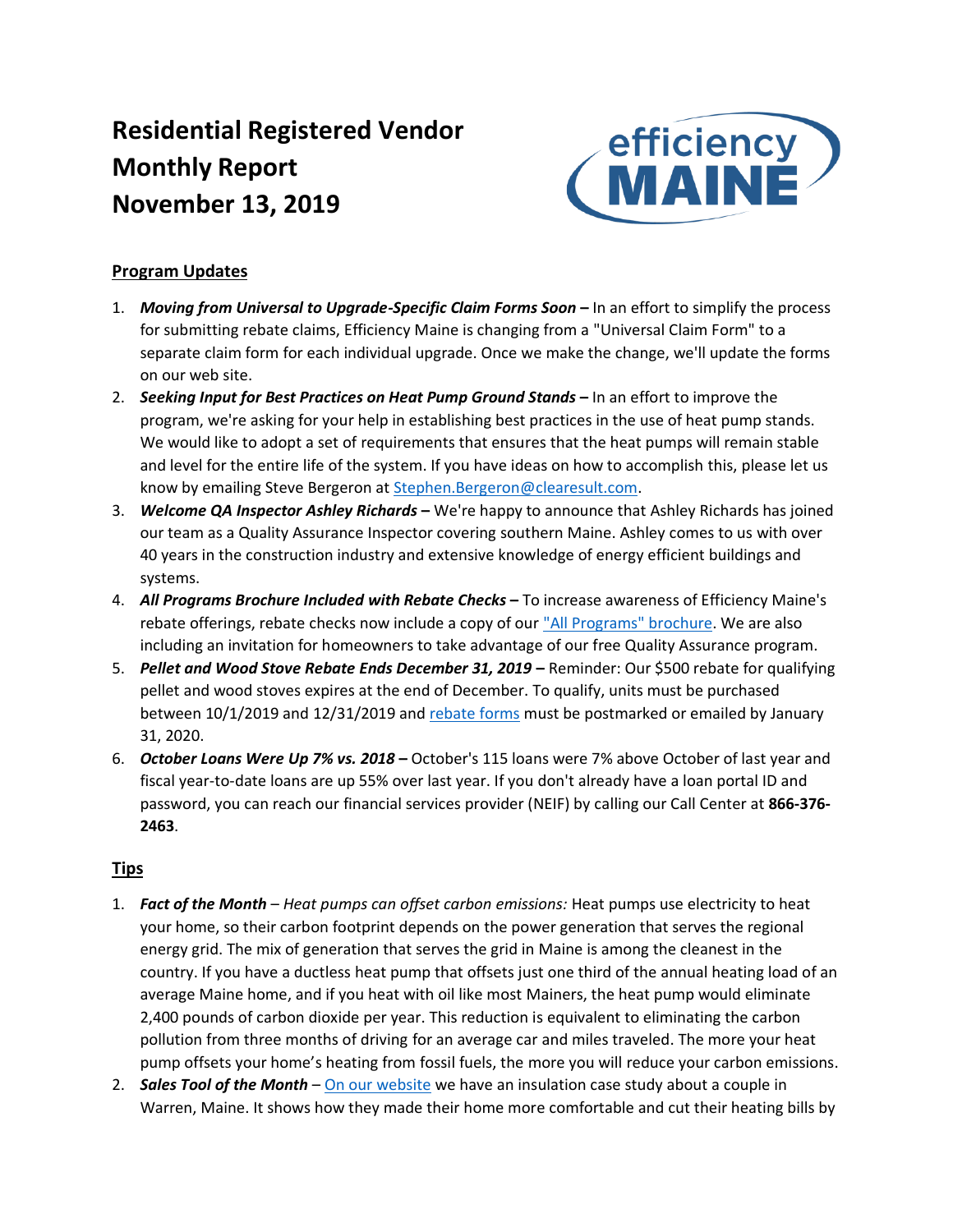50% with insulation, air sealing, a moisture barrier, and furnace ducts sealing/insulation. [Click here](https://www.efficiencymaine.com/docs/HomeComfortCaseStudy.pdf) to download this PDF. Hopefully this case study can help you sell weatherization jobs.

- 3. *Rebate Processing Tip* **–** All the fields on the [Ductless Heat Pump Installation Requirements Checklist](https://www.efficiencymaine.com/docs/Ductless-Heat-Pump-Installation-Checklist.pdf) are required. This is designed to help the installation technician think about the important aspects of the install. Missing information or checkboxes require the customer service team to reach out to confirm the installation information.
- 4. *Tip from the Field –* Our inspectors have found that even simple acts like sending appointment reminders and offering to wear protective booties can have significant and positive impacts on customer satisfaction.



### **Home Energy Savings Program (HESP)**

#### **Fiscal Year-to-Date Rebate Comparison**

|  | (July 1 - October 31) |  |
|--|-----------------------|--|
|--|-----------------------|--|

| # | <b>HESP Rebate Type</b>         | <b>FYTD 15</b> | <b>FYTD 16</b> | <b>FYTD 17</b> | <b>FYTD 18</b> | <b>FYTD 19</b> | <b>FYTD 20</b> |
|---|---------------------------------|----------------|----------------|----------------|----------------|----------------|----------------|
|   | Heat Pumps - 1st Indoor Units   | 3,251          | 2,225          | 1,959          | 2,110          | 2,058          | 3,329          |
|   | Heat Pumps - 2nd Indoor Units   |                |                | 138            | 969            | 967            | 1,767          |
|   | Weatherization                  | 1,225          | 1,038          | 827            | 591            | 848            | 967            |
| 4 | <b>Other Heating Systems</b>    | 53             | 60             | 72             | 59             | 143            | 10             |
|   | <b>Total Measures Installed</b> | 4,529          | 3,323          | 2,996          | 3,729          | 4,016          | 6,073          |